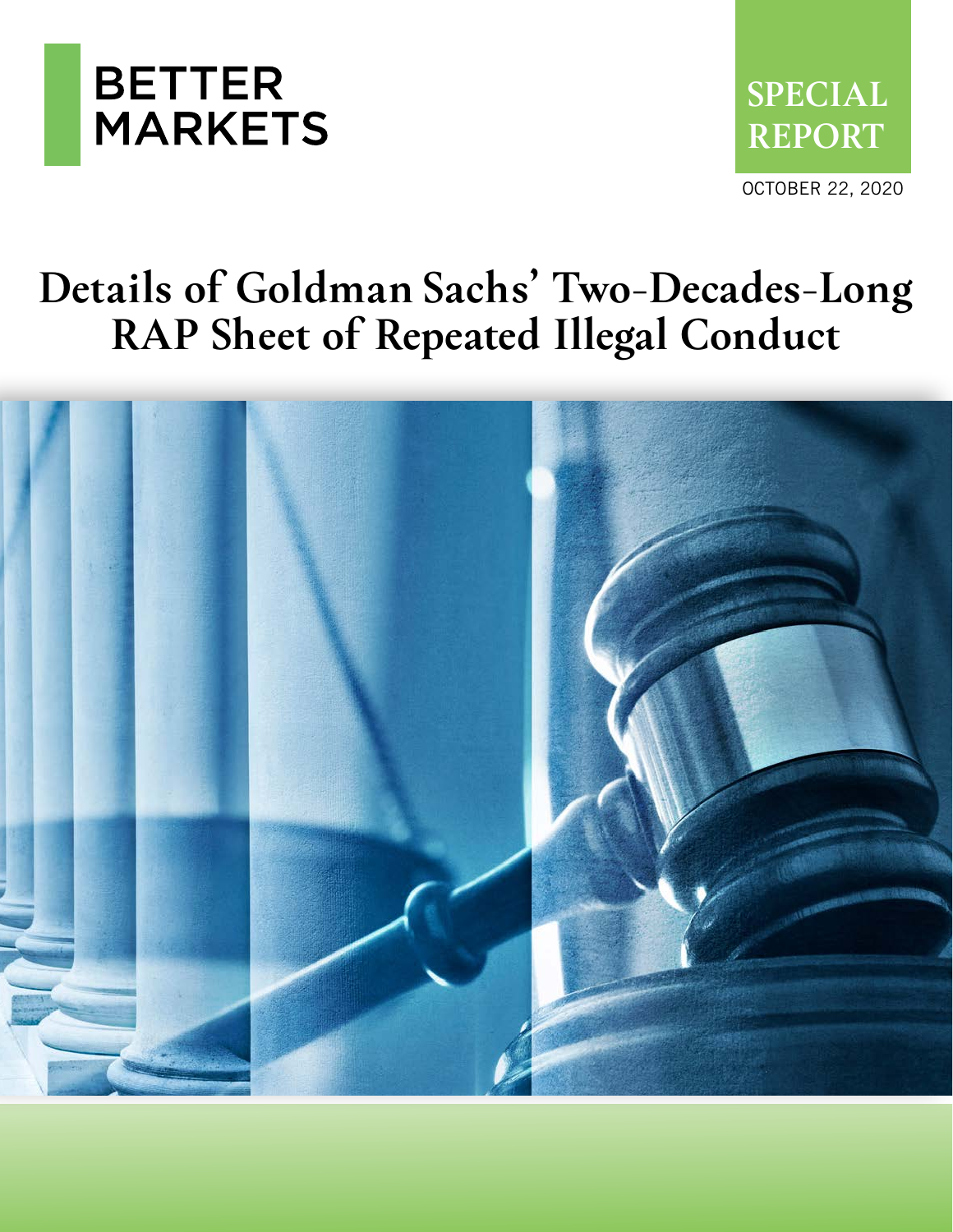### **INTRODUCTION**

This Report details each of the major legal actions Goldman Sachs has been subject to over the past 20 years. This includes over 35 major cases resulting in over \$13.5 billion in fines and settlements. Goldman's decades-long crime spree runs the gamut of illegal conduct—from fraud to market manipulation and even violations of election law—and it includes Goldman's key role in enabling the historic fraud against the Malaysian people in the  $1 \text{MDB}$  scandal.<sup>1</sup>

Ultimately, what the long list of actions detailed below demonstrates is that Wall Street megabanks like Goldman are not only too-big-to-fail, but also too-big-to-jail. While the fines and penalties levied against Goldman appear significant, Goldman's recidivism shows otherwise: even billions of dollars in fines are little more than a cost of doing business. These cases represent a failure of the cops on the Wall Street beat who are supposed to punish and deter illegal activity in our financial markets. From the data below, readers can judge for themselves the scope of Goldman's illegality and the failure of those cops to adequately address the problem.

<sup>1</sup> [https://bettermarkets.com/sites/default/files/Better%20Markets%20-](https://bettermarkets.com/sites/default/files/Better%20Markets%20-%20Goldman%20Sachs%27%201MDB%20Four%20Monkeys%20Defense%2004-25-2019.pdf) [%20Goldman%20Sachs%27%201MDB%20Four%20Monkeys%20Defense%2004-25-2019.pdf.](https://bettermarkets.com/sites/default/files/Better%20Markets%20-%20Goldman%20Sachs%27%201MDB%20Four%20Monkeys%20Defense%2004-25-2019.pdf)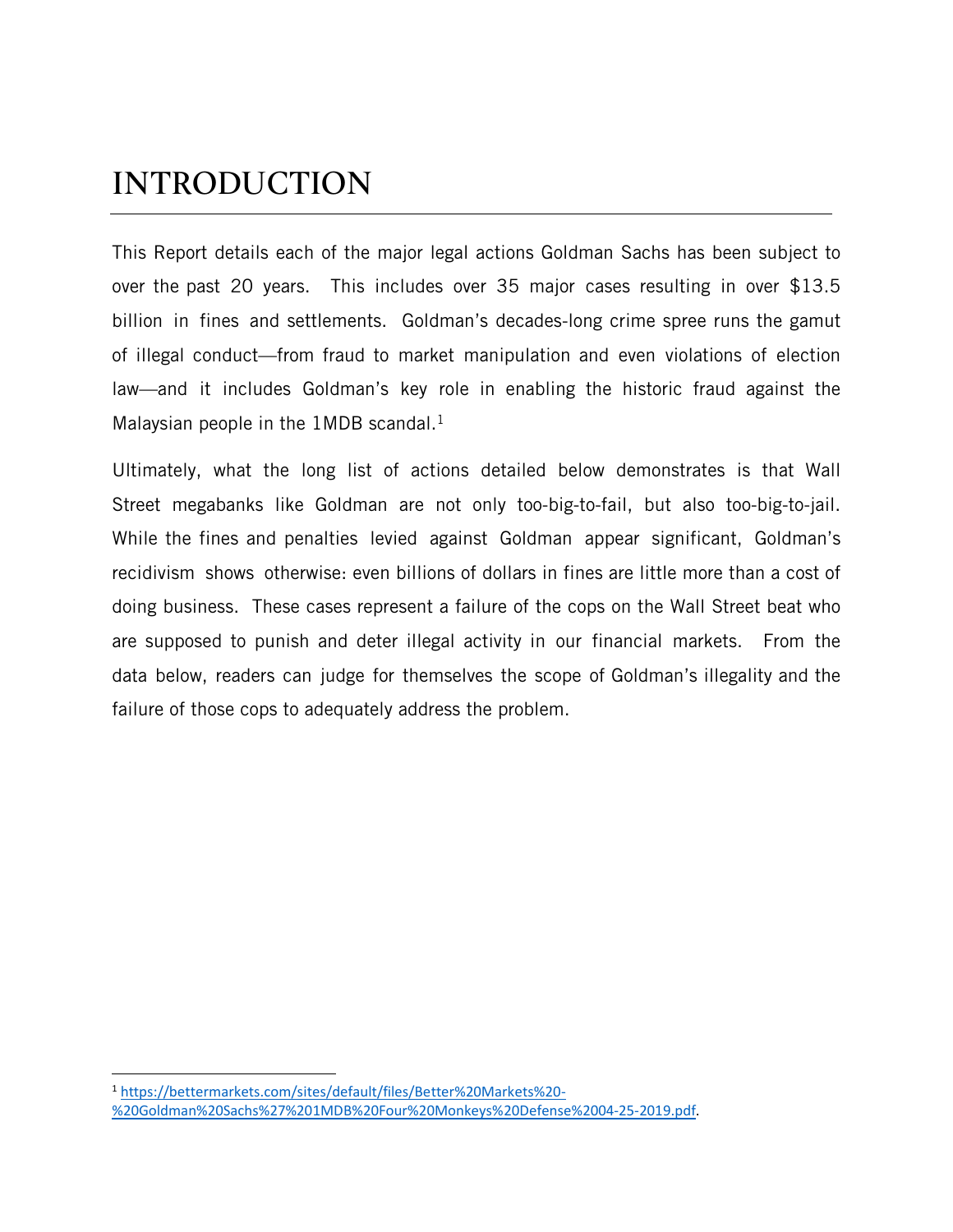#### **Goldman RAP Sheet Details<sup>2</sup>**

#### **Goldman Sachs**

 $\label{eq:2.1} \frac{1}{2} \sum_{i=1}^n \frac{1}{2} \sum_{j=1}^n \frac{1}{2} \sum_{j=1}^n \frac{1}{2} \sum_{j=1}^n \frac{1}{2} \sum_{j=1}^n \frac{1}{2} \sum_{j=1}^n \frac{1}{2} \sum_{j=1}^n \frac{1}{2} \sum_{j=1}^n \frac{1}{2} \sum_{j=1}^n \frac{1}{2} \sum_{j=1}^n \frac{1}{2} \sum_{j=1}^n \frac{1}{2} \sum_{j=1}^n \frac{1}{2} \sum_{j=1}^n \frac{$ 

| <b>Date</b> | <b>Description</b>                                                                                                                                                                                                                                                                                | Period of                     | Government/                                                                                                        | <b>Amount</b>  |
|-------------|---------------------------------------------------------------------------------------------------------------------------------------------------------------------------------------------------------------------------------------------------------------------------------------------------|-------------------------------|--------------------------------------------------------------------------------------------------------------------|----------------|
|             |                                                                                                                                                                                                                                                                                                   | <b>Violations</b>             | <b>Private Action</b>                                                                                              |                |
| 4/2000      | The SEC brought and settled civil<br>administrative fraud charges against<br>ten Wall Street and regional<br>brokerage firms for overcharging<br>municipalities for government<br>securities in a practice commonly<br>known as yield burning. <sup>3</sup>                                       | 1990-1994<br>Pre <sup>4</sup> | Securities and<br>Exchange<br>Commission<br><b>NASD Regulation</b><br>Inc. settlement<br>with 7 brokerage<br>firms | \$5.2 million  |
| 12/2002     | SEC, NYSE, and NASD announced<br>joint actions against five broker-<br>dealers for violations of record-<br>keeping requirements concerning e-<br>mail communications storage and<br>retention. The firms consented to<br>the imposition of fines totaling \$8.25<br>million. <sup>5</sup>        | 1999-2001<br>Pre              | Securities and<br>Exchange<br>Commission                                                                           | \$1.65 million |
| 4/2003      | SEC along with the New York<br>Attorney General, NASD, NYSE, and<br>state securities regulators --<br>enforcement actions against ten of<br>the nation's top investment firms<br>alleging undue influence of<br>investment banking interests on<br>securities research at brokerage<br>firms. $6$ | 1999-2001<br>Pre              | Securities and<br>Exchange<br>Commission &<br>other agencies/<br>attorneys general                                 | \$110 Million  |

<sup>2</sup> Other resources consulted, in addition to those cited in footnotes throughout the RAP Sheet: "U.S. Haul from Credit Crisis Bank Fines Hits \$150bn," FINANCIAL TIMES (Aug. 6, 2017), available at

[https://www.ft.com/content/71cee844-7863-11e7-a3e8-60495fe6ca71;](https://www.ft.com/content/71cee844-7863-11e7-a3e8-60495fe6ca71) "Seven years on from crisis, \$150 billion in bank fines and penalties" (Apr. 30, 2015), available at [https://www.cnbc.com/2015/04/30/7-years-on-from-crisis-](https://www.cnbc.com/2015/04/30/7-years-on-from-crisis-150-billion-in-bank-fines-and-penalties.html)[150-billion-in-bank-fines-and-penalties.html.](https://www.cnbc.com/2015/04/30/7-years-on-from-crisis-150-billion-in-bank-fines-and-penalties.html)

<sup>3</sup> <https://www.sec.gov/news/digest/2000/dig040600.pdf>

<sup>&</sup>lt;sup>4</sup> The violations are divided into three time periods, which are spelled out in the [RAP Sheet Report](https://bettermarkets.com/sites/default/files/documents/Goldman_Sachs%27_20-Year_RAP_Sheet_Sept-08-2020.pdf) released on September 8, 2020: "Pre" refers to pre-2008 crash; "CR" refers to 2008 crash related; and, "Post" refers to post-2008 crash.

<sup>5</sup> <https://www.sec.gov/news/press/2002-173.htm>

<sup>6</sup> [https://www.sec.gov/litigation/litreleases/lr18114.htm;](https://www.sec.gov/litigation/litreleases/lr18114.htm)<https://www.sec.gov/news/press/2003-54.htm>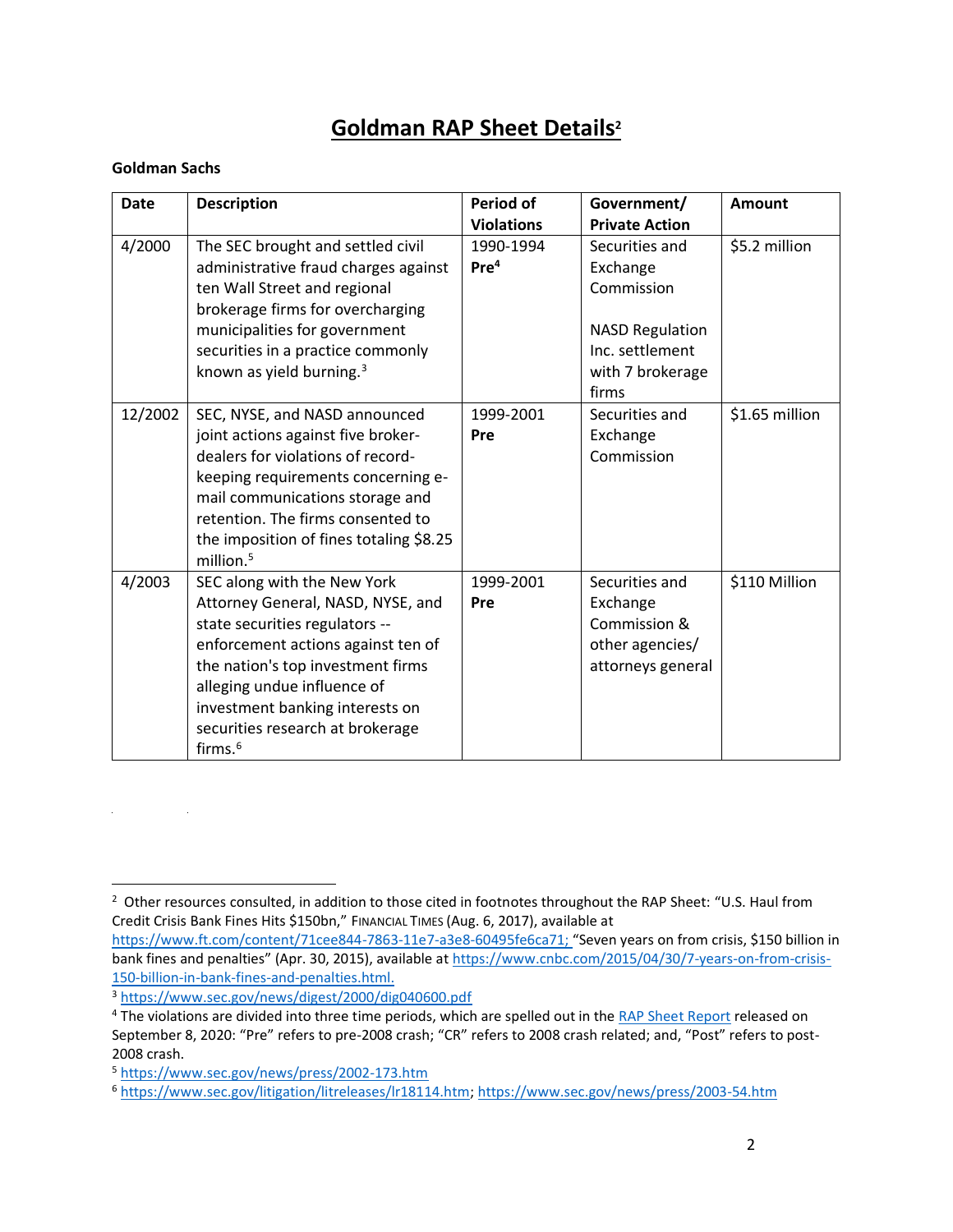| 9/2003 | Firm violated the anti-fraud laws               | 2001      | Securities and | \$9.3 million  |
|--------|-------------------------------------------------|-----------|----------------|----------------|
|        | applicable to broker-dealers and                | Pre       | Exchange       |                |
|        | government securities broker-                   |           | Commission     |                |
|        | dealers. Goldman Sachs lacked                   |           |                |                |
|        | adequate safeguards to prevent the              |           |                |                |
|        | misuse of material nonpublic                    |           |                |                |
|        | information obtained from paid                  |           |                |                |
|        | consultants based on consultant's               |           |                |                |
|        | misappropriation of non-public                  |           |                |                |
|        | information regarding the U.S.                  |           |                |                |
|        | Treasury 30-year bond                           |           |                |                |
|        | discontinuation. <sup>7</sup>                   |           |                |                |
| 3/2004 | The NYSE and SEC found that,                    | 1999-2003 | Securities and | \$45.2 million |
|        | between 1999 and 2003, five                     | Pre       | Exchange       |                |
|        | specialist firms, including Spear               |           | Commission     |                |
|        | Leeds & Kellogg, violated federal               |           |                |                |
|        | securities laws and Exchange rules              |           |                |                |
|        | by executing orders for their dealer            |           |                |                |
|        | accounts ahead of executable public             |           |                |                |
|        | customer or "agency" orders. The                |           |                |                |
|        | firms violated their basic obligation           |           |                |                |
|        | to match executable public                      |           |                |                |
|        | customer buy and sell orders and                |           |                |                |
|        | not to fill customer orders through             |           |                |                |
|        | trades from the firm's own account              |           |                |                |
|        | when those customer orders could                |           |                |                |
|        | be matched with other customer                  |           |                |                |
|        | orders. <sup>8</sup>                            |           |                |                |
| 1/2005 | Morgan Stanley and Goldman Sachs                | 1999-2000 | Securities and | \$40 million   |
|        | each agreed to pay \$40 million to              | Pre       | Exchange       |                |
|        | settle allegations relating to the              |           | Commission     |                |
|        | firms' allocations of stock to                  |           |                |                |
|        | institutional customers in initial              |           |                |                |
|        | public offerings (IPOs) underwritten            |           |                |                |
|        | by the firms during 1999 and 2000. <sup>9</sup> |           |                |                |
| 5/2006 | SEC announced the settlement of                 | 2003-2004 | Securities and | \$1.5 million  |
|        | proceedings against 15 broker-                  | Pre       | Exchange       |                |
|        | dealer firms for engaging in violative          |           | Commission     |                |
|        | practices in the auction rate                   |           |                |                |
|        | securities market. <sup>10</sup>                |           |                |                |

 $\label{eq:2.1} \frac{1}{\sqrt{2}}\int_{\mathbb{R}^3}\frac{1}{\sqrt{2}}\left(\frac{1}{\sqrt{2}}\right)^2\frac{1}{\sqrt{2}}\left(\frac{1}{\sqrt{2}}\right)^2\frac{1}{\sqrt{2}}\left(\frac{1}{\sqrt{2}}\right)^2\frac{1}{\sqrt{2}}\left(\frac{1}{\sqrt{2}}\right)^2.$ 

 $\mathcal{L}^{\text{max}}_{\text{max}}$ 

<sup>7</sup> <https://www.sec.gov/litigation/admin/34-48436.htm>

<sup>8</sup> <https://www.sec.gov/news/press/2004-42.htm>

<sup>&</sup>lt;sup>9</sup> <https://www.sec.gov/news/press/2005-10.htm>

<sup>10</sup> [https://www.sec.gov/news/press/2006/2006-83.htm;](https://www.sec.gov/news/press/2006/2006-83.htm)<https://www.sec.gov/litigation/admin/2006/33-8684.pdf>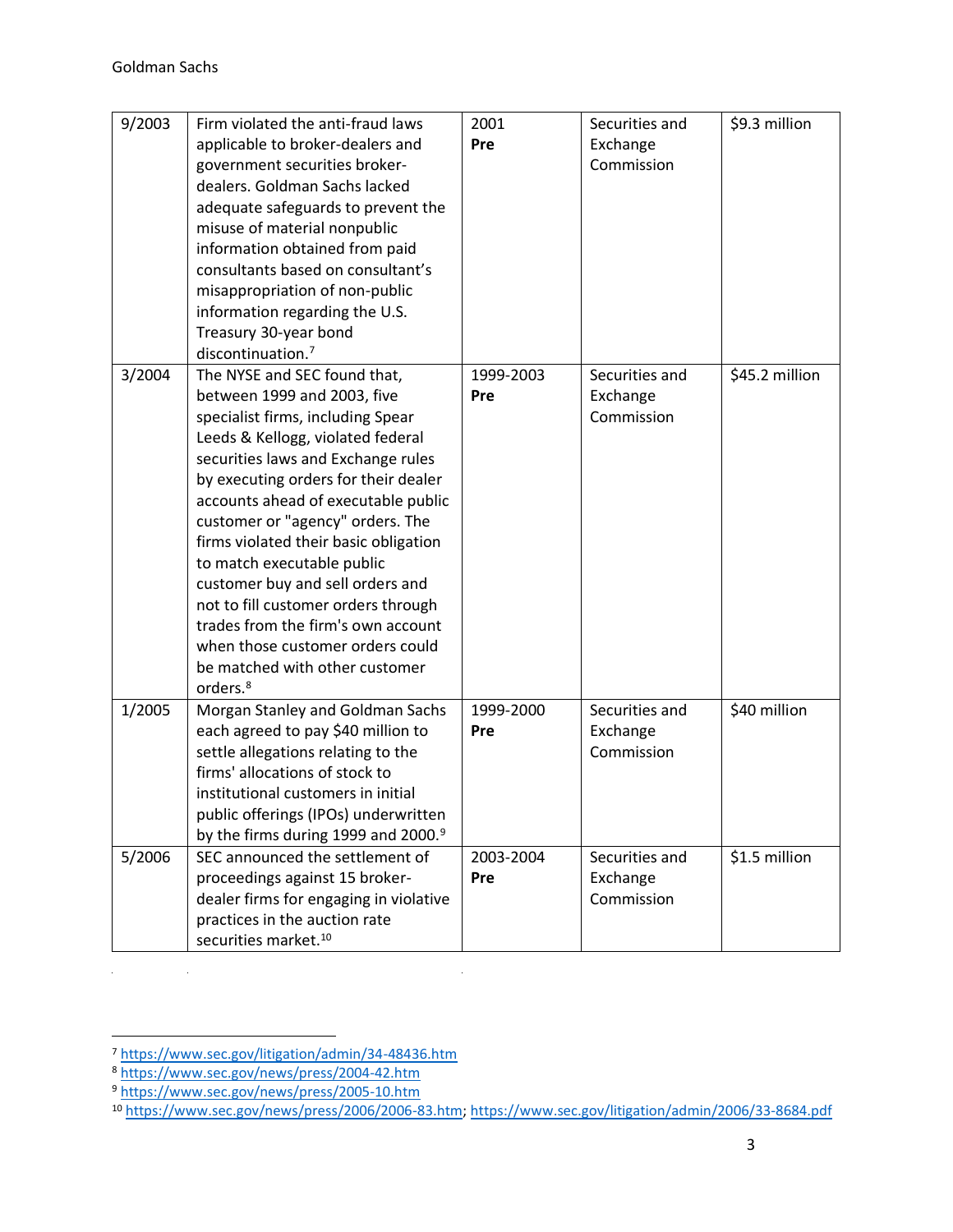| 3/2007 | <b>Goldman Sachs Execution and</b>                | 2000-2007 | Securities and | \$2 million            |
|--------|---------------------------------------------------|-----------|----------------|------------------------|
|        | Clearing L.P. violated the regulations            | Pre       | Exchange       |                        |
|        | requiring brokers to accurately mark              |           | Commission     |                        |
|        | sales long or short and restricting               |           |                |                        |
|        | stock loans on long sales. <sup>11</sup>          |           |                |                        |
| 8/2008 | Settled allegations that these firms              | 2007-2008 | NY AG          | \$22.5 million         |
|        | made misrepresentations in their                  | Pre       |                |                        |
|        | marketing and sales of auction rate               |           |                |                        |
|        | securities. These firms marketed and              |           |                |                        |
|        | sold auction rate securities as safe,             |           |                |                        |
|        | cash-equivalent products, when in                 |           |                |                        |
|        | fact they faced increasing liquidity              |           |                |                        |
|        | risk. Goldman Sachs, Merrill Lynch,               |           |                |                        |
|        | and Deutsche Bank returned an                     |           |                |                        |
|        | estimated \$10 billion to investors               |           |                |                        |
|        | collectively. <sup>12</sup>                       |           |                |                        |
| 3/2009 | Filled orders through proprietary                 | 1999-2005 | <b>SEC</b>     | \$7.2 million          |
|        | trades rather than through other                  | Pre       |                |                        |
|        | customer orders, causing customer                 |           |                | (\$1.2 million         |
|        | orders to be disadvantaged by                     |           |                | penalty; \$6           |
|        | approximately \$6 million. <sup>13</sup>          |           |                | million                |
|        |                                                   |           |                | disgorgement)          |
| 5/2009 | Goldman settled to resolve                        | 2007 and  | MA AG          | \$60 Million           |
|        | investigation into securitization of              | prior     |                | total                  |
|        | subprime loans, including origination             | <b>CR</b> |                |                        |
|        | of "unfair" loans under state law,                |           |                | (\$10 million          |
|        | failure to adequately investigate                 |           |                | penalty and            |
|        | loans purchased for securitization,               |           |                | loan                   |
|        | and failure to make available certain             |           |                | restructuring          |
|        | information to potential investors. <sup>14</sup> |           |                | of \$50 million)       |
| 5/2010 | Failed to properly close out certain              | 2008      | <b>SEC</b>     | \$225,000              |
|        | fail to deliver positions required by             | Pre       |                |                        |
|        | Rule 204T of Regulation SHO <sup>15</sup>         |           |                |                        |
| 7/2010 | Goldman Sachs & Co. agreed to pay                 | 2007      | Securities and | \$550 million          |
|        | \$550 million and reform its business             | <b>CR</b> | Exchange       | total                  |
|        | practices to settle SEC charges that              |           | Commission     |                        |
|        | Goldman committed securities fraud                |           |                | (\$15 million          |
|        | when it misled investors in the                   |           |                | disgorgement;          |
|        | ABACUS 2007-AC1 CDO product as                    |           |                | \$535 million          |
|        |                                                   |           |                | penalty) <sup>17</sup> |

<sup>11</sup> https://www.sec.gov/news/press/2007/2007-41.htm

<sup>12</sup> [https://ag.ny.gov/press-release/attorney-general-cuomo-announces-settlements-merrill-lynch-goldman-sachs](https://ag.ny.gov/press-release/attorney-general-cuomo-announces-settlements-merrill-lynch-goldman-sachs-and-deutsche)[and-deutsche](https://ag.ny.gov/press-release/attorney-general-cuomo-announces-settlements-merrill-lynch-goldman-sachs-and-deutsche)

<sup>13</sup> <https://www.sec.gov/litigation/admin/2009/34-59505.pdf>

<sup>14</sup> <https://www.mass.gov/files/documents/2016/08/ne/2009-05-07-goldman-settlement.pdf>

<sup>15</sup> <https://www.sec.gov/litigation/admin/2010/34-62025.pdf>

<sup>17</sup> <https://www.sec.gov/litigation/litreleases/2010/consent-pr2010-123.pdf>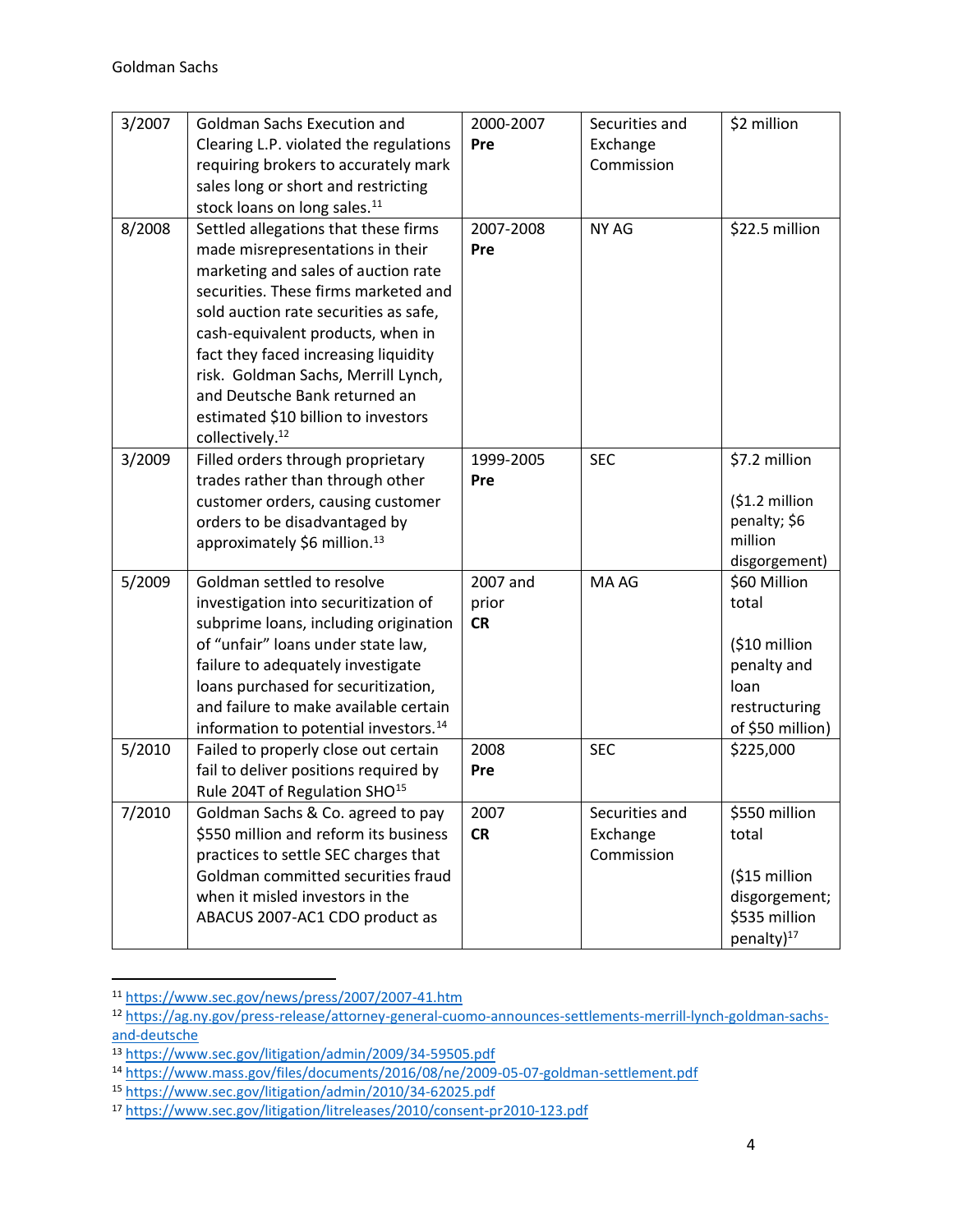|        | the U.S. housing market was starting<br>to collapse. <sup>16</sup>                                                                                                                                                                                                                                                                                                                |                   |                                                                |                                                                              |
|--------|-----------------------------------------------------------------------------------------------------------------------------------------------------------------------------------------------------------------------------------------------------------------------------------------------------------------------------------------------------------------------------------|-------------------|----------------------------------------------------------------|------------------------------------------------------------------------------|
| 7/2010 | Goldman settled with the British<br>Financial Services Authority for<br>failure to ensure adequate systems<br>and controls to enable compliance<br>with UK regulatory reporting<br>obligations, which resulted in the<br>failure to notify the FSA of the SEC<br>investigation into the ABACUS 2007-<br>AC1 CDO.18                                                                | 2007<br><b>CR</b> | <b>Financial Services</b><br>Authority                         | £17.5 million<br>$(^{\sim}$ \$22.225<br>million)                             |
| 3/2012 | <b>Goldman Sachs Execution &amp;</b><br>Clearing, L.P. agreed to pay a \$5.5<br>million civil monetary penalty and<br>\$1.5 million in disgorgement to<br>settle charges that it failed to<br>diligently supervise accounts that it<br>carried from about May 2007 to<br>December 2009. <sup>19</sup>                                                                             | 2007-2009<br>Pre  | Commodity<br><b>Futures Trading</b><br>Commission              | \$7 million<br>$(55.5$ million<br>penalty; \$1.5<br>million<br>disgorgement) |
| 4/2012 | Goldman Sachs settled allegations<br>that it lacked adequate policies and<br>procedures to address the risk that<br>firm analysts could share material,<br>nonpublic information during weekly<br>"huddles" where Goldman's stock<br>research analysts met to provide<br>their best trading ideas to firm<br>traders and later to a select group of<br>top clients. <sup>20</sup> | 2006-2011<br>Post | Securities and<br>Exchange<br>Commission,<br><b>FINRA</b>      | \$22 million <sup>21</sup>                                                   |
| 7/2012 | \$26.6 million to settle a suit brought<br>by the Public Employee's Retirement<br>System of Mississippi accusing it of<br>defrauding investors in a 2006<br>offering of mortgage-backed<br>securities. <sup>22</sup>                                                                                                                                                              | 2006<br><b>CR</b> | Public<br>Employees'<br>Retirement<br>System of<br>Mississippi | \$26.6 million                                                               |

<sup>16</sup> <https://www.sec.gov/litigation/complaints/2010/comp21489.pdf>

<sup>18</sup> <http://www.fsa.gov.uk/pages/library/communication/pr/2010/141.shtml> 19

[https://www.cftc.gov/sites/default/files/idc/groups/public/@lrenforcementactions/documents/legalpleading/enf](https://www.cftc.gov/sites/default/files/idc/groups/public/@lrenforcementactions/documents/legalpleading/enfgoldmanorder031312.pdf) [goldmanorder031312.pdf](https://www.cftc.gov/sites/default/files/idc/groups/public/@lrenforcementactions/documents/legalpleading/enfgoldmanorder031312.pdf)

<sup>20</sup> <https://www.sec.gov/litigation/admin/2012/34-66791.pdf>

<sup>21</sup> <https://www.sec.gov/litigation/admin/2012/34-66791.pdf>

<sup>22</sup> [https://www.lexisnexis.com/legalnewsroom/litigation/b/jverdicts/posts/26m-settlement-reached-in-mortgage](https://www.lexisnexis.com/legalnewsroom/litigation/b/jverdicts/posts/26m-settlement-reached-in-mortgage-backed-securities-shareholder-class-action)[backed-securities-shareholder-class-action](https://www.lexisnexis.com/legalnewsroom/litigation/b/jverdicts/posts/26m-settlement-reached-in-mortgage-backed-securities-shareholder-class-action)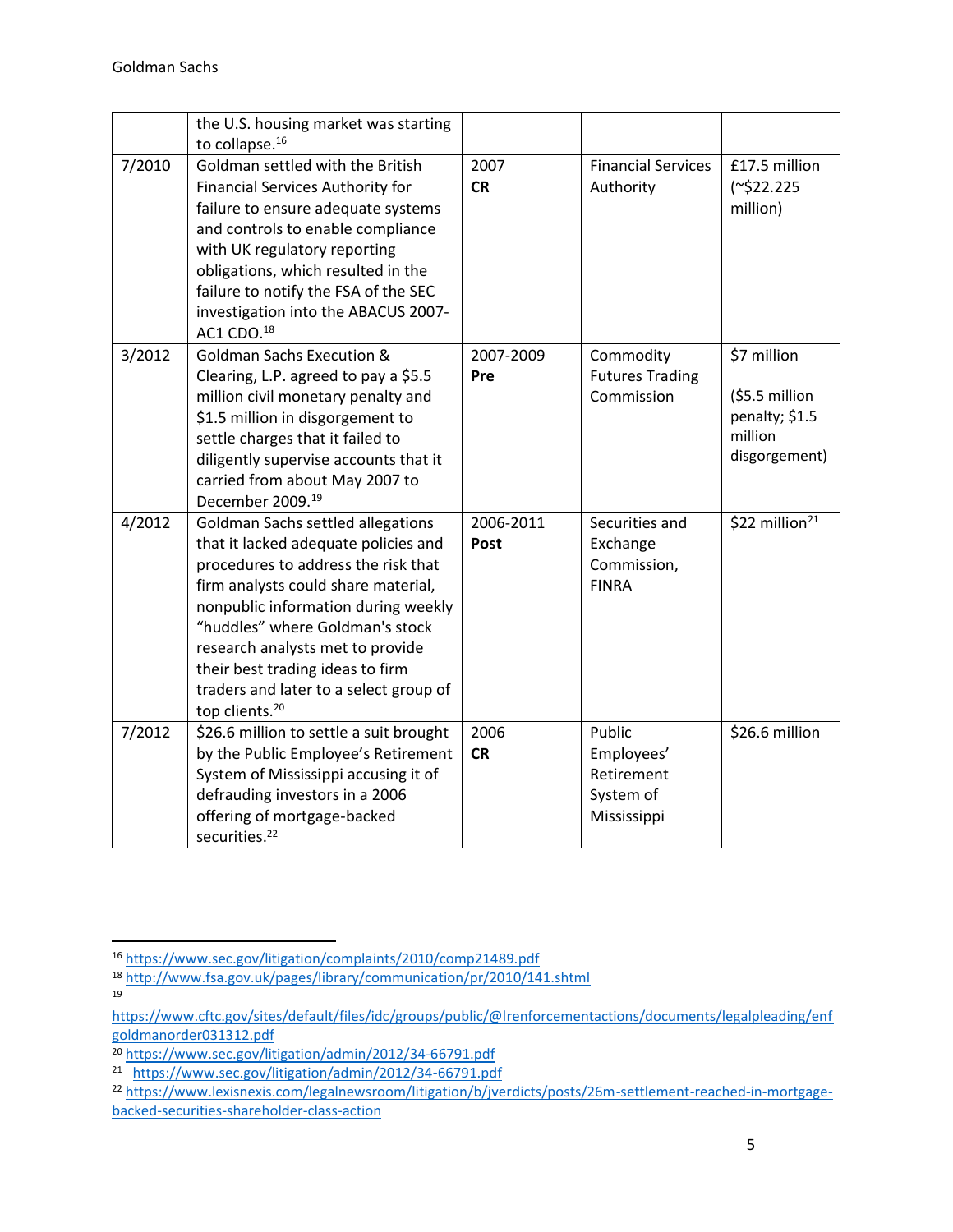| 9/2012  | Goldman, Sachs and one of its                    | 2008-2010 | Securities and         | \$12 million                |
|---------|--------------------------------------------------|-----------|------------------------|-----------------------------|
|         | former investment bankers settled                | Post      | Exchange               | total                       |
|         | alleged "pay-to-play" violations                 |           | Commission             |                             |
|         | involving undisclosed campaign                   |           |                        | $( $8.25$ million           |
|         | contributions to Massachusetts                   |           |                        | disgorgement                |
|         | gubernatorial candidate, Timothy P.              |           |                        | and interest;               |
|         | Cahill. <sup>23</sup>                            |           |                        | \$3.75 million              |
|         |                                                  |           |                        | penalty)                    |
| 12/2012 | Goldman Sachs was ordered to pay a               | 12/2007   | Commodity              | \$1.5 million               |
|         | \$1.5 million civil monetary penalty             | Pre       | <b>Futures Trading</b> |                             |
|         | to settle charges that it failed to              |           | Commission             |                             |
|         | diligently supervise its employees,              |           |                        |                             |
|         | resulting in an \$8.3 billion loss on            |           |                        |                             |
|         | certain futures contracts. <sup>24</sup>         |           |                        |                             |
| 12/2012 | Used municipal bond proceeds to                  | 2006-2010 | <b>FINRA</b>           | \$683,997                   |
|         | pay for lobbyists. <sup>25</sup>                 | Post      |                        |                             |
|         |                                                  |           |                        | (\$568,000                  |
|         |                                                  |           |                        | fine; \$155,997             |
|         |                                                  |           |                        | restitution)                |
| 1/2013  | <b>Goldman Sachs [and Morgan</b>                 | 2009-2010 | <b>Federal Reserve</b> | \$330 million <sup>27</sup> |
|         | Stanley] reached agreements to pay               | <b>CR</b> |                        |                             |
|         | a total of \$557 million in cash                 |           |                        |                             |
|         | payments and other assistance to                 |           |                        |                             |
|         | help mortgage borrowers. <sup>26</sup>           |           |                        |                             |
| 11/2014 | Fine for allowing their analysts to              | 2010      | <b>FINRA</b>           | \$5 million                 |
|         | solicit business and offer favorable             | Post      |                        |                             |
|         | research coverage in connection                  |           |                        |                             |
|         | with a planned Toys R Us 2010 IPO. <sup>28</sup> |           |                        |                             |
| 8/2014  | Settlement concerning alleged                    | 2005-2007 | <b>Federal Housing</b> | \$3.15 billion              |
|         | securities laws violations in                    | <b>CR</b> | <b>Finance Agency</b>  |                             |
|         | connection with private-label                    |           |                        |                             |
|         | mortgage-backed securities                       |           |                        |                             |
|         | purchased by Fannie Mae <sup>29</sup> and        |           |                        |                             |
|         | Freddie Mac. <sup>30</sup>                       |           |                        |                             |

<sup>23</sup> <https://www.sec.gov/litigation/admin/2012/34-67934.pdf>

24

[https://www.cftc.gov/sites/default/files/idc/groups/public/@lrenforcementactions/documents/legalpleading/enf](https://www.cftc.gov/sites/default/files/idc/groups/public/@lrenforcementactions/documents/legalpleading/enfgoldmanorder120712.pdf) [goldmanorder120712.pdf](https://www.cftc.gov/sites/default/files/idc/groups/public/@lrenforcementactions/documents/legalpleading/enfgoldmanorder120712.pdf)

<sup>25</sup> [http://www.finra.org/newsroom/2012/finra-sanctions-five-firms-44-million-using-municipal-and-state-bond](http://www.finra.org/newsroom/2012/finra-sanctions-five-firms-44-million-using-municipal-and-state-bond-funds-pay)[funds-pay](http://www.finra.org/newsroom/2012/finra-sanctions-five-firms-44-million-using-municipal-and-state-bond-funds-pay)

<sup>26</sup> <https://www.federalreserve.gov/newsevents/pressreleases/bcreg20130116a.htm>

<sup>27</sup> [https://dealbook.nytimes.com/2013/01/16/goldman-and-morgan-stanley-strike-deal-over-foreclosure](https://dealbook.nytimes.com/2013/01/16/goldman-and-morgan-stanley-strike-deal-over-foreclosure-practices/)[practices/](https://dealbook.nytimes.com/2013/01/16/goldman-and-morgan-stanley-strike-deal-over-foreclosure-practices/)

<sup>28</sup> <http://www.finra.org/newsroom/2014/finra-fines-10-firms-total-435-million>

<sup>29</sup> [https://www.fhfa.gov/Media/PublicAffairs/PublicAffairsDocuments/2014%208%2022%20%20FHFA-](https://www.fhfa.gov/Media/PublicAffairs/PublicAffairsDocuments/2014%208%2022%20%20FHFA-Goldman%20Sachs%20Settlement%20Agreement_Fannie%20Mae.pdf)

[Goldman%20Sachs%20Settlement%20Agreement\\_Fannie%20Mae.pdf](https://www.fhfa.gov/Media/PublicAffairs/PublicAffairsDocuments/2014%208%2022%20%20FHFA-Goldman%20Sachs%20Settlement%20Agreement_Fannie%20Mae.pdf)

<sup>30</sup> [https://www.fhfa.gov/Media/PublicAffairs/PublicAffairsDocuments/2014%208%2022%20%20FHFA-](https://www.fhfa.gov/Media/PublicAffairs/PublicAffairsDocuments/2014%208%2022%20%20FHFA-Goldman%20Sachs%20Settlement%20Agreement-Freddie%20Mac.pdf)[Goldman%20Sachs%20Settlement%20Agreement-Freddie%20Mac.pdf](https://www.fhfa.gov/Media/PublicAffairs/PublicAffairsDocuments/2014%208%2022%20%20FHFA-Goldman%20Sachs%20Settlement%20Agreement-Freddie%20Mac.pdf)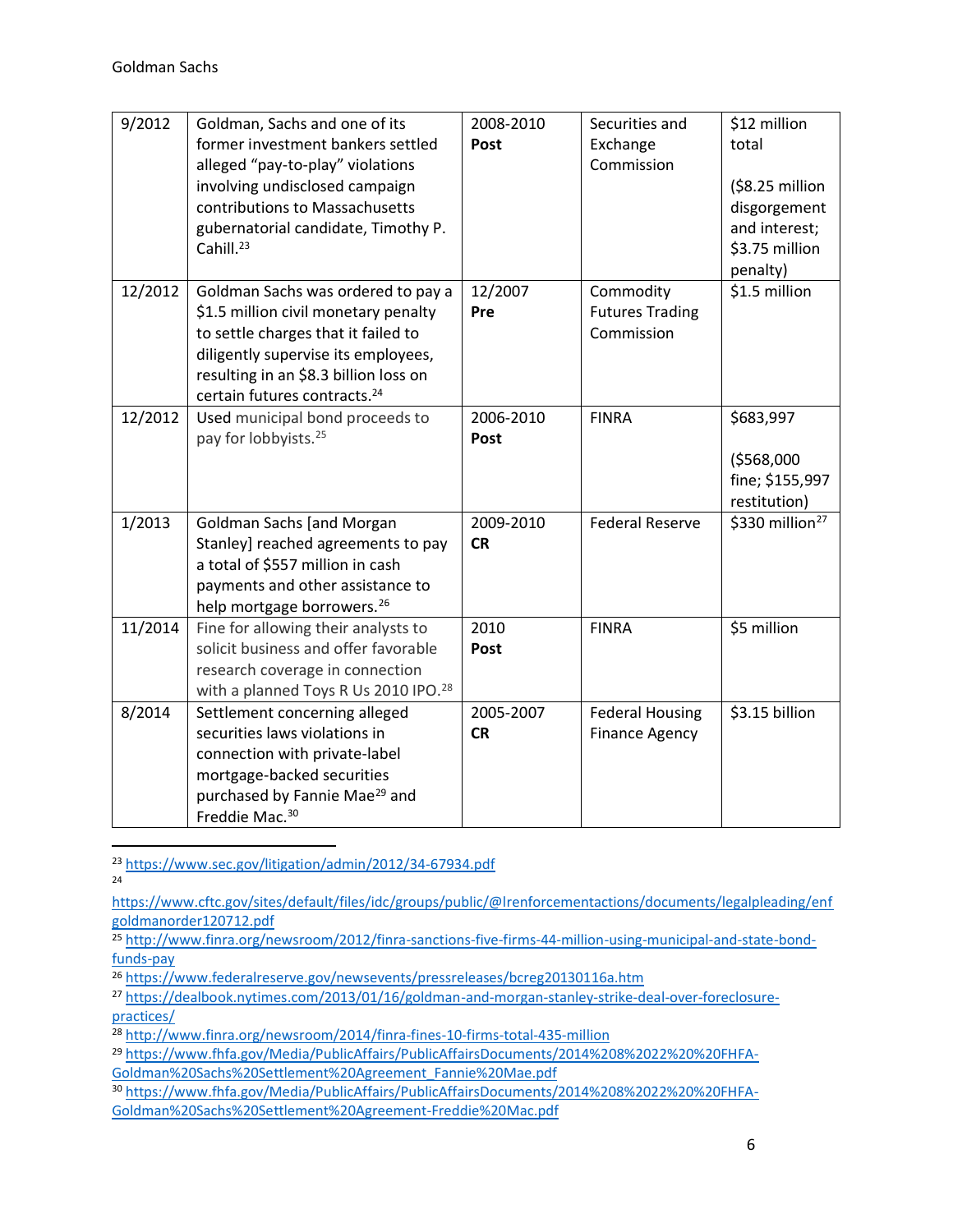| 6/2015 | Charges against Goldman, Sachs &             | 2007-2009 | Securities and | \$7 million      |
|--------|----------------------------------------------|-----------|----------------|------------------|
|        | Co. for having inadequate controls in        | Post      | Exchange       |                  |
|        | place to prevent erroneous option            |           | Commission     |                  |
|        | trades, resulting a trading incident         |           |                |                  |
|        | that resulted in 16,000 erroneous            |           |                |                  |
|        | executions of options contracts in           |           |                |                  |
|        | violations of the market access              |           |                |                  |
|        | rule. $31$                                   |           |                |                  |
| 6/2015 | The SEC announced enforcement                | 2010-2014 | Securities and | \$500,000        |
|        | actions against 36 municipal                 | Post      | Exchange       |                  |
|        | underwriting firms for violations in         |           | Commission     |                  |
|        | municipal bond offerings, imposing           |           |                |                  |
|        | civil penalties up to \$500,000.32           |           |                |                  |
| 1/2016 | \$15 million to settle charges that its      | 2008-2013 | Securities and | \$15 million     |
|        | securities lending practices violated        | Post      | Exchange       |                  |
|        | federal regulations and, when                |           | Commission     |                  |
|        | questions by SEC examiners in 2013,          |           |                |                  |
|        | provided incomplete and unclear              |           |                |                  |
|        | responses that adversely affected            |           |                |                  |
|        | and prolonged the examination. <sup>33</sup> |           |                |                  |
| 4/2016 | The Justice Department, along with           | 2005-2007 | Justice        | \$5.06 billion   |
|        | federal and state partners,                  | <b>CR</b> | Department     | total            |
|        | announced a \$5.06 billion                   |           | multiagency    | (\$2.385 billion |
|        | settlement with Goldman Sachs                |           | referral       | penalty;         |
|        | related to Goldman's conduct in the          |           |                | \$1.8 billion    |
|        | packaging, securitization, marketing,        |           |                | borrower         |
|        | sale, and issuance of residential            |           |                | relief; \$875    |
|        | mortgage-backed securities.                  |           |                | million to       |
|        |                                              |           |                | federal and      |
|        | \$2.385 billion civil fines and \$1.8        |           |                | state entities)  |
|        | billion in other relief to borrowers         |           |                |                  |
|        | and homeowners.                              |           |                |                  |
|        |                                              |           |                |                  |
|        | \$875 million to resolve claims by           |           |                |                  |
|        | other federal entities and state             |           |                |                  |
|        | claims. <sup>34</sup>                        |           |                |                  |

<sup>31</sup> <https://www.sec.gov/litigation/admin/2015/34-75331.pdf>

<sup>32</sup> <https://www.sec.gov/news/pressrelease/2015-125.html>

<sup>33</sup> <https://www.sec.gov/litigation/admin/2016/34-76899.pdf>

<sup>34</sup> [https://www.justice.gov/opa/pr/goldman-sachs-agrees-pay-more-5-billion-connection-its-sale-residential](https://www.justice.gov/opa/pr/goldman-sachs-agrees-pay-more-5-billion-connection-its-sale-residential-mortgage-backed)[mortgage-backed](https://www.justice.gov/opa/pr/goldman-sachs-agrees-pay-more-5-billion-connection-its-sale-residential-mortgage-backed)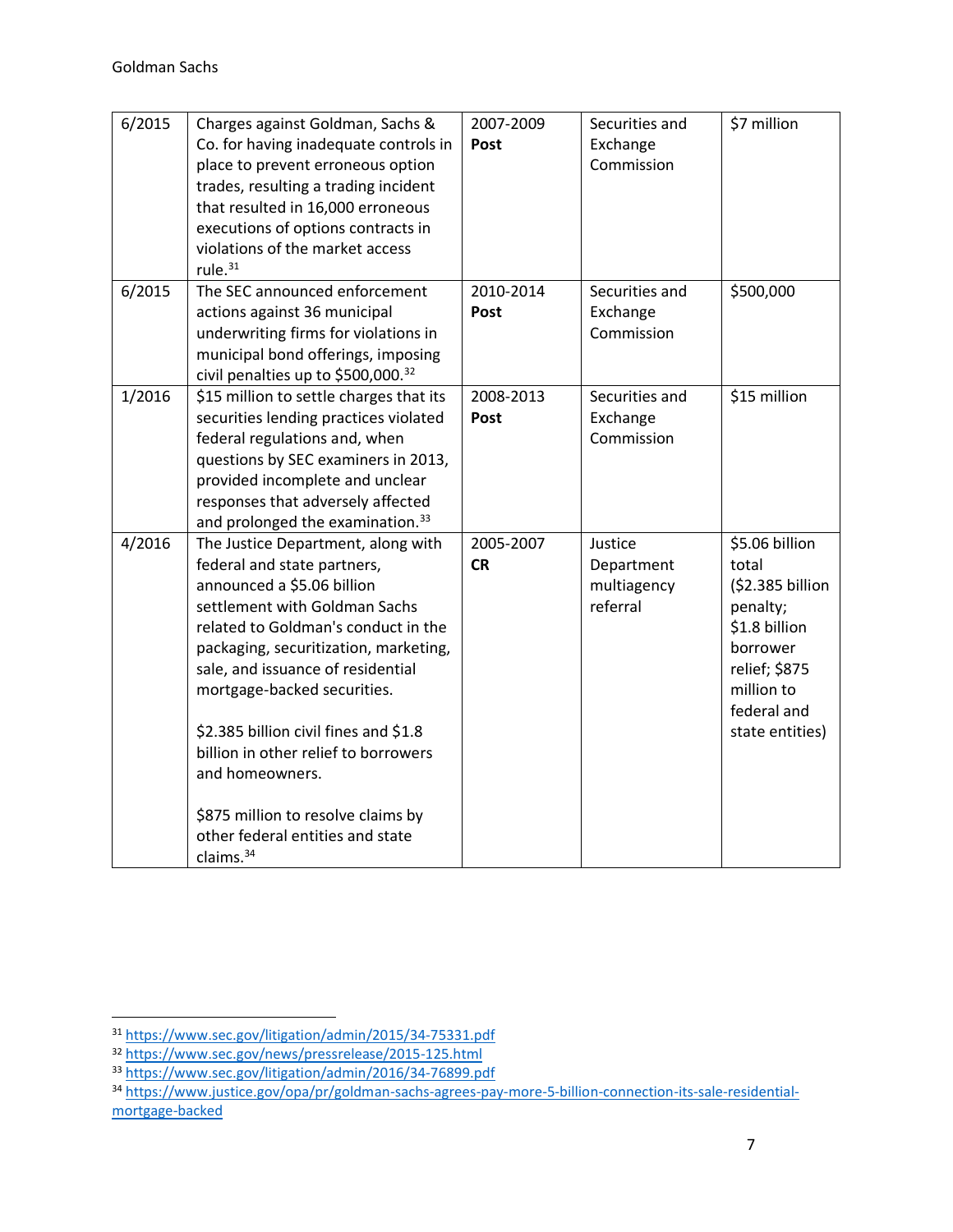| 8/2016  | \$36.3 million civil money penalty for      | 2012-201536 | <b>Federal Reserve</b> | \$36.3 million  |
|---------|---------------------------------------------|-------------|------------------------|-----------------|
|         | its unauthorized use and disclosure         | Post        |                        |                 |
|         | of confidential supervisory                 |             |                        |                 |
|         | information and to implement an             |             |                        |                 |
|         | enhanced program to ensure the              |             |                        |                 |
|         | proper use of confidential                  |             |                        |                 |
|         | supervisory information. <sup>35</sup>      |             |                        |                 |
| 12/2016 | Goldman attempted, by and                   | 2007-2012   | Commodity              | \$120 million   |
|         | through certain of its traders in New       | Post        | <b>Futures Trading</b> |                 |
|         | York, on many occasions to                  |             | Commission             |                 |
|         | manipulate and made false reports           |             |                        |                 |
|         | concerning the U.S. Dollar                  |             |                        |                 |
|         | <b>International Swaps and Derivatives</b>  |             |                        |                 |
|         | Association Fix (USD ISDAFIX), a            |             |                        |                 |
|         | global benchmark for interest rate          |             |                        |                 |
|         | products. <sup>37</sup>                     |             |                        |                 |
| 1/2018  | Violation of the National Flood             | 2018        | <b>Federal Reserve</b> | \$90,000        |
|         | Insurance Act <sup>38</sup>                 | Post        |                        |                 |
| 1/2018  | Prior to September 1, 2011,                 | 2009-2011   | <b>Federal Reserve</b> | \$14 million    |
|         | indirectly serviced residential             | Post        |                        |                 |
|         | mortgage loans through the Bank's           |             |                        |                 |
|         | indirect subsidiary, Litton Loan            |             |                        |                 |
|         | Servicing LP, and initiated                 |             |                        |                 |
|         | foreclosure actions on delinquent           |             |                        |                 |
|         | mortgage loans that were carried            |             |                        |                 |
|         | out through unsafe or unsound               |             |                        |                 |
|         | practices. Litton also had                  |             |                        |                 |
|         | inadequate policies and procedures          |             |                        |                 |
|         | and internal controls in place for          |             |                        |                 |
|         | foreclosure-related services. <sup>39</sup> |             |                        |                 |
| 5/2018  | \$54.75 million civil money penalty         | 2008-2013   | Federal Reserve,       | \$54.75 million |
|         | for the firm's unsafe and unsound           | Post        | <b>NY Department</b>   |                 |
|         | practices in its foreign exchange (FX)      |             | of Financial           |                 |
|         | trading business. Ineffective controls      |             | Services               |                 |
|         | resulted in failure to detect and           |             |                        |                 |
|         | address its traders' use of electronic      |             |                        |                 |
|         | chatrooms to communicate with               |             |                        |                 |
|         | competitors about trading                   |             |                        |                 |
|         | positions. <sup>40</sup>                    |             |                        |                 |

<sup>35</sup> <https://www.federalreserve.gov/newsevents/pressreleases/files/enf20160803a1.pdf>

 $37$ 

<sup>36</sup> <https://www.federalreserve.gov/newsevents/pressreleases/enforcement20160803a.htm>

[https://www.cftc.gov/sites/default/files/idc/groups/public/@lrenforcementactions/documents/legalpleading/enf](https://www.cftc.gov/sites/default/files/idc/groups/public/@lrenforcementactions/documents/legalpleading/enfgoldmansachsorder122116.pdf) [goldmansachsorder122116.pdf](https://www.cftc.gov/sites/default/files/idc/groups/public/@lrenforcementactions/documents/legalpleading/enfgoldmansachsorder122116.pdf)

<sup>38</sup> <https://www.federalreserve.gov/newsevents/pressreleases/files/enf20180112b1.pdf>

<sup>39</sup> <https://www.federalreserve.gov/newsevents/pressreleases/files/enf20180112a2.pdf>

<sup>40</sup> <https://www.federalreserve.gov/newsevents/pressreleases/enforcement20180501b.htm>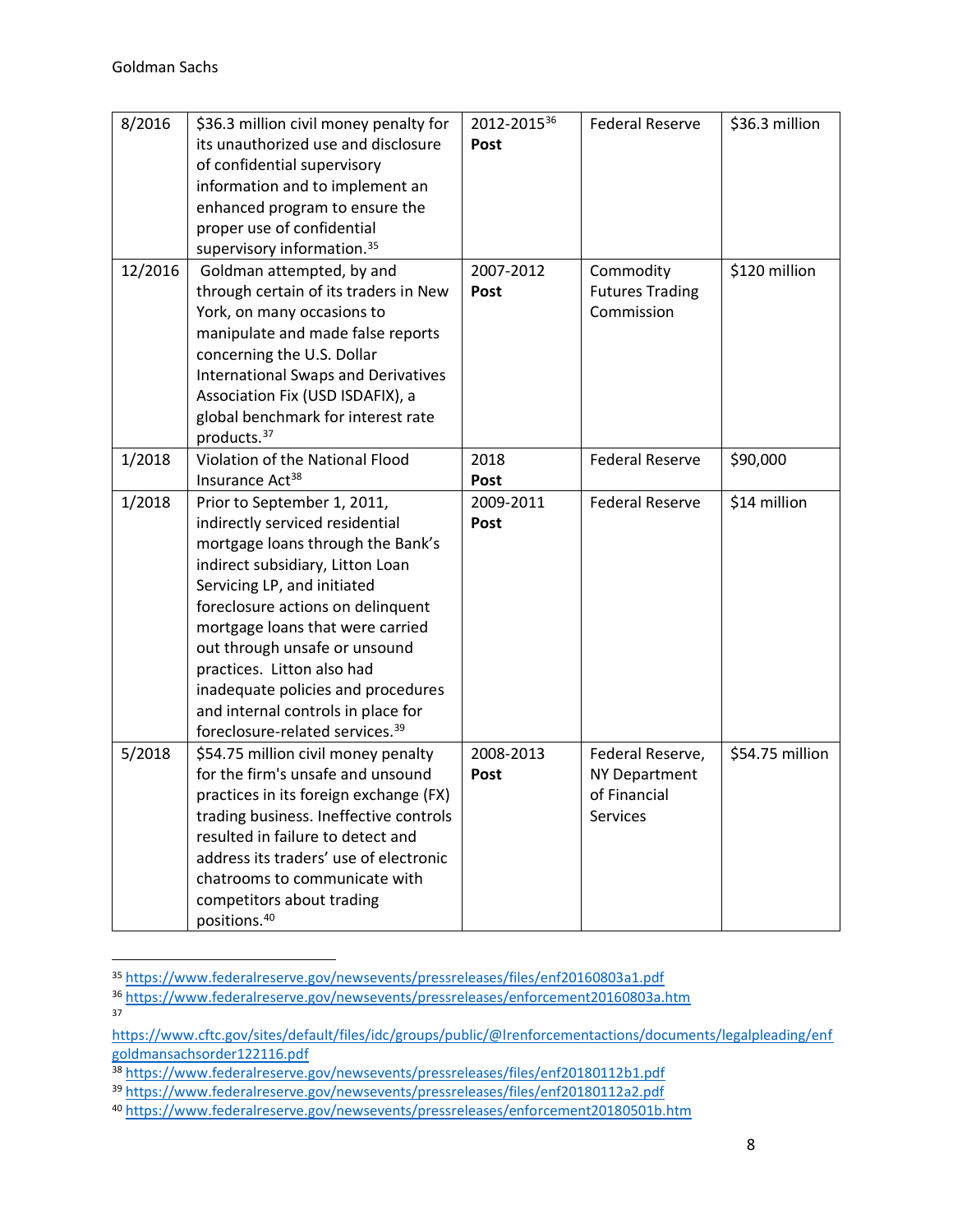| 3/2019  | Misreported 220 million transactions        | 2007-2017   | UK FCA           | \$45 million      |
|---------|---------------------------------------------|-------------|------------------|-------------------|
|         | in breach of the EU's securities            | <b>Post</b> |                  |                   |
|         | rulebook. <sup>41</sup>                     |             |                  |                   |
| 11/2019 | Failed to record audio recordings in        | 2014 Post   | <b>CFTC</b>      | \$1 million civil |
|         | relation to swaps trading as required       |             |                  | money             |
|         | by CFTC recordkeeping                       |             |                  | penalty           |
|         | requirements. <sup>42</sup>                 |             |                  |                   |
|         |                                             |             |                  |                   |
|         |                                             |             |                  |                   |
| 11/2019 | Settlement of antirust claims related       | 2009-2019   | <b>States</b>    | \$20 million      |
|         | to price-fixing in GSE bonds. <sup>43</sup> | <b>Post</b> | (treasurers/AGs) | civil             |
|         |                                             |             | as appropriate)  | settlement        |
| 7/2020  | Settlement with the Malaysian               | 2012-2013   | Malaysian        | \$3.9 billion     |
|         | government for Goldman's                    | <b>Post</b> | Government       | criminal          |
|         | involvement with the 1MDB scandal           |             |                  | settlement        |

<sup>41</sup> [https://www.complianceweek.com/blogs/global-glimpses/fca-fines-goldman-sachs-343m-for-transaction](https://www.complianceweek.com/blogs/global-glimpses/fca-fines-goldman-sachs-343m-for-transaction-reporting-failures)[reporting-failures](https://www.complianceweek.com/blogs/global-glimpses/fca-fines-goldman-sachs-343m-for-transaction-reporting-failures)

<sup>42</sup> [https://www.cftc.gov/PressRoom/PressReleases/8086-19.](https://www.cftc.gov/PressRoom/PressReleases/8086-19)

<sup>43</sup> <https://www.law360.com/articles/1220264/goldman-sachs-to-exit-bond-price-fixing-suit-with-20m-deal>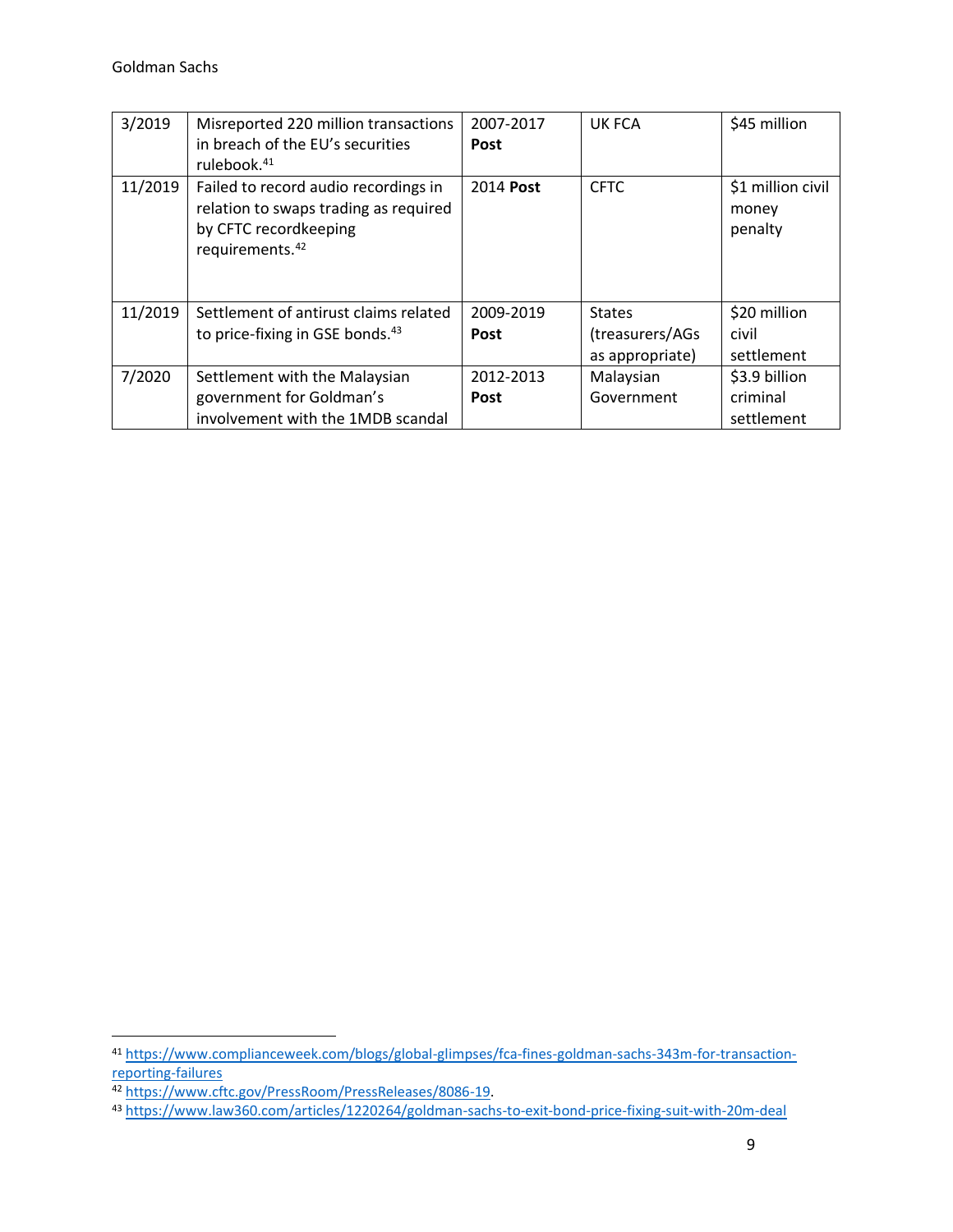Donations: Visit our website **[www.bettermarkets.com](https://www.bettermarkets.com/donate)**



Stay Informed with our [Financial Reform Newsletter:](https://bettermarkets.com/join-our-mailing-list) **sign up on our website**



# Support and Follow Us

**BETTER** 

**MARKETS** 

[Follow the Fight:](https://www.twitter.com/bettermarkets) **@BetterMarkets**





**/BetterMarkets**



Watch: **[/BetterMarkets](https://www.youtube.com/bettermarkets)**



Connect: **[/BetterMarkets](https://www.linkedin.com/company/better-markets)**